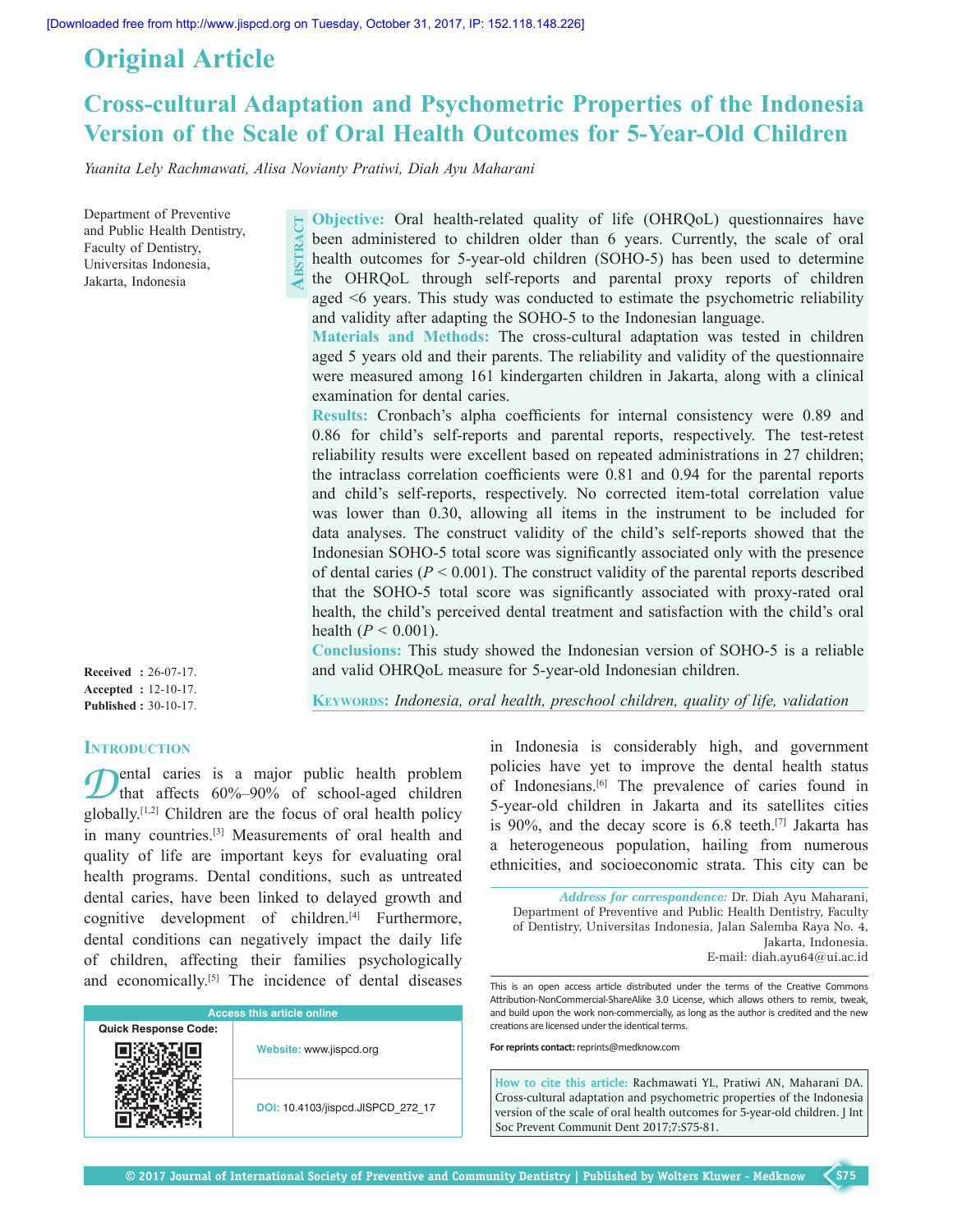considered representative of the Indonesian population, and children dental health conditions in Jakarta likely represent Indonesia's dental health status.[8]

The World Health Organization (WHO) defines health as a "condition of complete physical, mental and social well-being and not merely the absence of disease or susceptibility."(1) Based on this concept, measuring health should not be confined to the use of exclusively clinical normative indicators. The quality of life is defined as an individual's opinion about themselves regarding their sociocultural contexts, the order value where they live and about their aims, trusts, standards, and interests.[9] The quality of life is a broad concept that relates to a person's physical health, psychological condition, autonomy, social relationships, and personal beliefs of the environment.<sup>[9]</sup> Health-related quality of life (HRQoL) measures are now being used to evaluate dimensions of health, such as psychological and social aspects, that are not assessed by other measures. HRQoL measures can be categorized as general or specific. The general measures are used to evaluate the overall impact of health problems on quality of life. The specific measures focus on the effect of typical health conditions, health problems, or treatments on quality of life.<sup>[10]</sup>

Currently, there are several oral health‑related quality of life (OHRQoL) questionnaires for children, which are available for the various age range.[11‑16] Nevertheless, the development of OHRQoL measures for young children is challenging, due to their cognitive limitation, emotional development, and social contexts.[17] Currently, the scale of oral health outcomes for 5-year-old children (SOHO‑5) can be used, along with early childhood oral health impact scale (ECOHIS).[15,18] The difference between both measures is that ECOHIS information on the OHRQoL of preschool children is obtained through only parental reports, and the SOHO‑5 was expanded to measure the OHRQoL in children through both selves and parental reports.<sup>[19]</sup> The SOHO-5, that was developed in the United Kingdom, has only been validated in Brazilian-Portuguese.<sup>[20,21]</sup> This measure has not yet been validated in Indonesia. Therefore, this study aims to cross-culturally adapt the SOHO-5 to the Indonesian language and tested its reliability and validity in 5‑year‑old children.

### **Materials and Methods**

The original SOHO-5 English version was obtained from a previous publication and was translated by a bilingual professional according to the guidelines for the cross‑cultural adaptation process.[22,23] The translation was assessed and revised by an expert panel regarding the concept of item equivalence between the original version and the Indonesian version. The panel comprised a dentist and a dental public health researcher who were familiar with the quality of life questionnaires and had bilingual capability. The consensus version in Indonesian language was pilot tested in 27 children aged between 5 and 6 years to determine its sensitivity to Indonesian culture and the use of proper wording. For the transcultural adaptation, face-to-face interviews by one interviewer were conducted for the children because of the lack of reading capability and were self‑administered for the parents. The consensus version was then translated back into English. This back translation of the Indonesian version of the SOHO‑5 into English was performed by an Indonesian dentist who was masked from the original wording of the SOHO-5. Finally, the SOHO-5 was confirmed by the expert panel after minor revisions and was then confirmed by the author of the SOHO-5.

This was a cross‑sectional study that used questionnaires administered to both children and their parents. The study was approved by the Ethics Committee of the Faculty of Dentistry, Universitas Indonesia, No. 22/ Ethical Approval/FKGUI/IV/2017 No. Protocol 070220317. The child's self-report and the parental report of the child's oral health experience asked by the SOHO‑5 contains seven questions. For the parents, questions included difficulties in eating, drinking, speaking, playing, sleeping, and smiling due to pain and avoiding smiling due to impacts on self-confidence and appearance. The answers were rated using a five-point scale (no = 0, a little = 1, moderate = 2, a lot = 3, and a great deal  $= 4$ ). The questions for the child also referred to difficulties in eating, drinking, speaking, playing, sleeping, smiling (due to pain), and smiling (due to appearance). The answer choice used a three-point scale (no = 0, a little = 1, and a lot = 2) aided by a face card with an appropriate picture. The total SOHO-5 scores for each version were derived from the sum of the answers. As there were seven questions, the total score varied from 0 to 14 for the children and from 0 to 28 for the parents.[24] A higher score indicated a better quality of life for children.[21]

The items in the questionnaires included global rating questions for the children and parents. These questions for the parents comprised of five-point Likert scale responses regarding proxy-rated oral health, child's overall well‑being, and satisfaction with the child's oral health. The child's perceived dental treatment needs was followed by a yes or no response. The children were asked about their satisfaction with their oral health and their opinion on any existence of dental caries in their mouth.[21] Sample size estimation suggested that a total of 166 individuals completing the study would be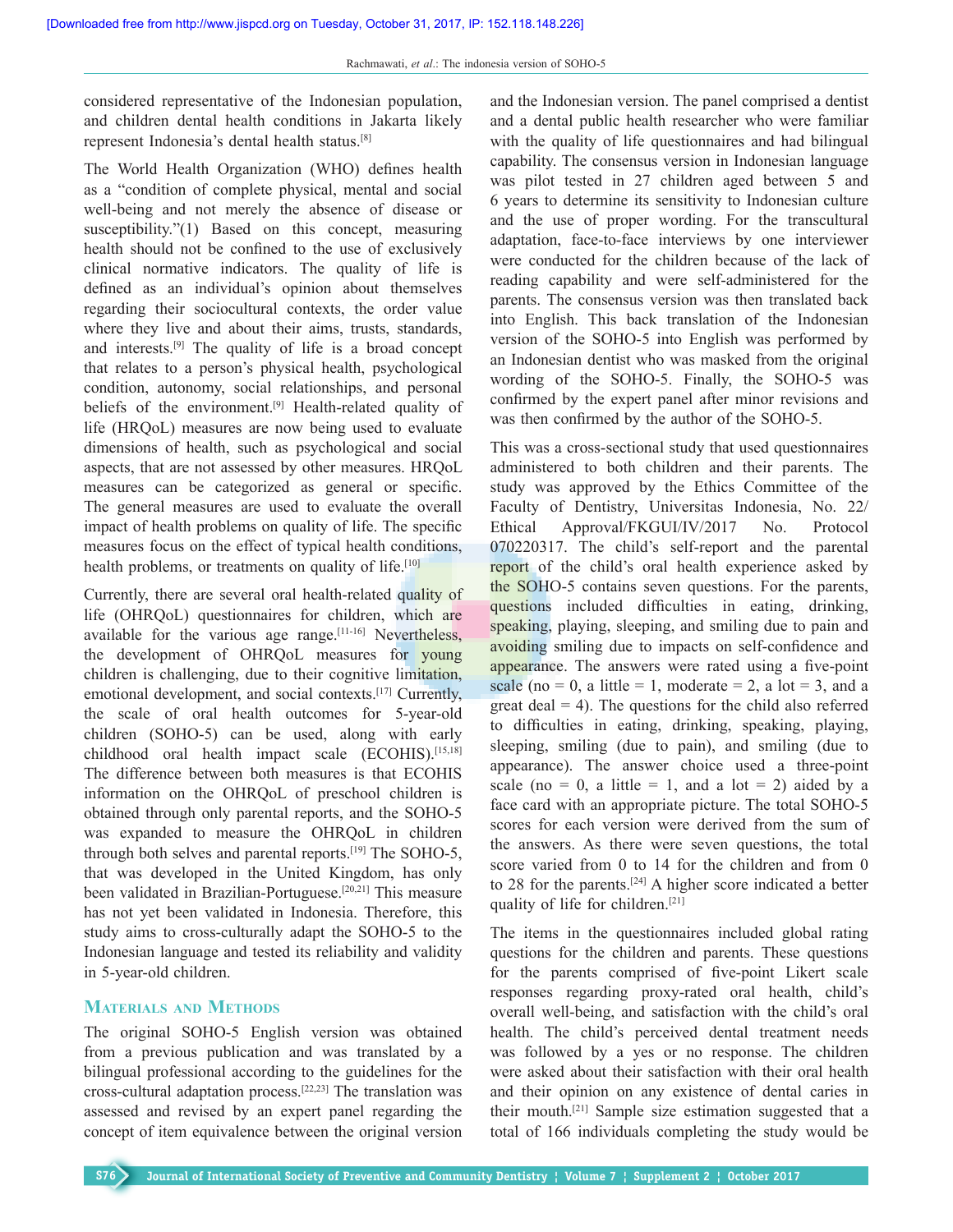sufficient for detecting statistical significance  $(P < 0.05)$ with a power of 95%, assuming a significant correlation of 0.4. A total of 183 individuals fulfilling the inclusion criteria were recruited, adding 10% of the total sample size needed. The inclusion criteria were children aged 5–6 years with parents willing to participate, having signed the informed consent form, no medical conditions that prevent a person from answering the questionnaires and no medical or pharmacotherapy history that might compromise the study outcome. The study was conducted at children's kindergartens. A one-time visit was conducted for informed consent, commencement of the questionnaires and caries examination. Caries was assessed according to the WHO criteria.<sup>[25]</sup> A single examiner different from the interviewer conducted the oral health examinations with a kappa agreement of 0.96 for d7ef-t scoring. Data were collected by one interviewer from 5– to 6-year-old kindergarten students in Jakarta and their parents using questionnaires. Twelve kindergartens were clustered and randomly selected from official school registries, representing six districts in DKI Jakarta. For test-retest reliability measurements, 27 children[25] received an additional questionnaire within 1–2 weeks of the first administration. Reliability was tested using Cronbach's alpha and intraclass correlation coefficient (ICC). Construct validity was tested through associations between the Indonesian version of SOHO-5 scores and the global ratings using Spearman's correlation coefficients. Discriminant validity was examined through differences between SOHO-5 scores and caries experiences as follows def-t: 0 - without caries experience; def-t:  $1-5$  - low experience of caries; or def-t:  $\geq 6$  - high experience of caries.<sup>[21,25-27]</sup>

### **Results**

There were 183 pairs of children and parents who participated. Eleven pairs were excluded because the children refused to be interviewed, and 161 pairs signed the parental informed consent form (a response rate of 93.6%). All interviewed participants completed all items in the Indonesian version of the SOHO-5, and no items in the questionnaires were excluded from data analysis due to missing data. Descriptive sociodemographic and clinical data of the sample are shown in Table 1. The prevalence of def-t was 82%, comprising 2.2% of filled teeth. The def-t index showed an average of 7.1 teeth. Test-retest reliability was conducted with 27 pairs of children and parents. ICCs were 0.94 and 0.81 for the scores of children and parents, respectively. These score indicated excellent reproducibility. Cronbach's alpha coefficients were 0.89 and 0.86 for the children's and parents' versions, respectively, indicating good internal consistency. No corrected item-total correlation value

| the study sample $(n=161)$                   |                |  |  |
|----------------------------------------------|----------------|--|--|
|                                              | $n(^{0}/_{0})$ |  |  |
| Child's age                                  |                |  |  |
| 5 years                                      | 123(76.4)      |  |  |
| 6 years                                      | 38 (23.6)      |  |  |
| Child's gender                               |                |  |  |
| Female                                       | 81 (49.7)      |  |  |
| Male                                         | 80(50.3)       |  |  |
| Parent interviewed                           |                |  |  |
| Mother                                       | 139 (86.3)     |  |  |
| Father                                       | 22(13.7)       |  |  |
| Dental caries                                |                |  |  |
| Without caries experience $(\text{def-t=0})$ | 29(18.0)       |  |  |
| Low caries experience $(\text{def-t=1-5})$   | 44 (27.3)      |  |  |
| High caries experience (def-t $\geq 6$ )     | 88 (54.7)      |  |  |

**Table 1: Sociodemographic and clinical characteristics of** 

was lower than 0.30, allowing all items in the instrument to be included in data analyses.

Table 2 shows a higher quality of life mean score measurement in children than in parents for all questions. The scores of the Indonesian SOHO-5 for parents ranged from 0 to 26, with a mean of 1.53. The Indonesian SOHO-5 score of children ranged from 0 to 14, with a mean of 2.86 (standard deviation: 3.96). There were no statistically significant correlations between the scores of parents and children. More than 44% of parents and 49% of children reported having oral impacts, with a SOHO‑5 score  $>0$ .

The construct validity of the children's version showed that the Indonesian SOHO-5 total score was significantly associated only with one global rating question that was on the presence of dental caries [Table 3]. Construct validity of the parental reports version showed a significant association between the SOHO-5 total score and the three global rating questions: proxy-rated oral health, satisfaction with the child's oral health and the child's perceived dental treatment [Table 4]. For both versions, the discriminant validity of children with high dental caries experience had significantly higher SOHO-5 total and item scores than children without or with low caries experience [Tables 5 and 6].

#### **Discussion**

This study is a cross-cultural adaption of the SOHO-5. It was validated for use in Indonesian children and their parents living in Jakarta. It was also verified that the children in this study were capable of sharing their perceptions about their OHRQoL. Therefore, studies should not only depend on parental proxy reports.<sup>[19,28]</sup> Further, a pretest phase was employed for identifying potential problems with the questionnaire content, such as misunderstanding the intended meaning of items and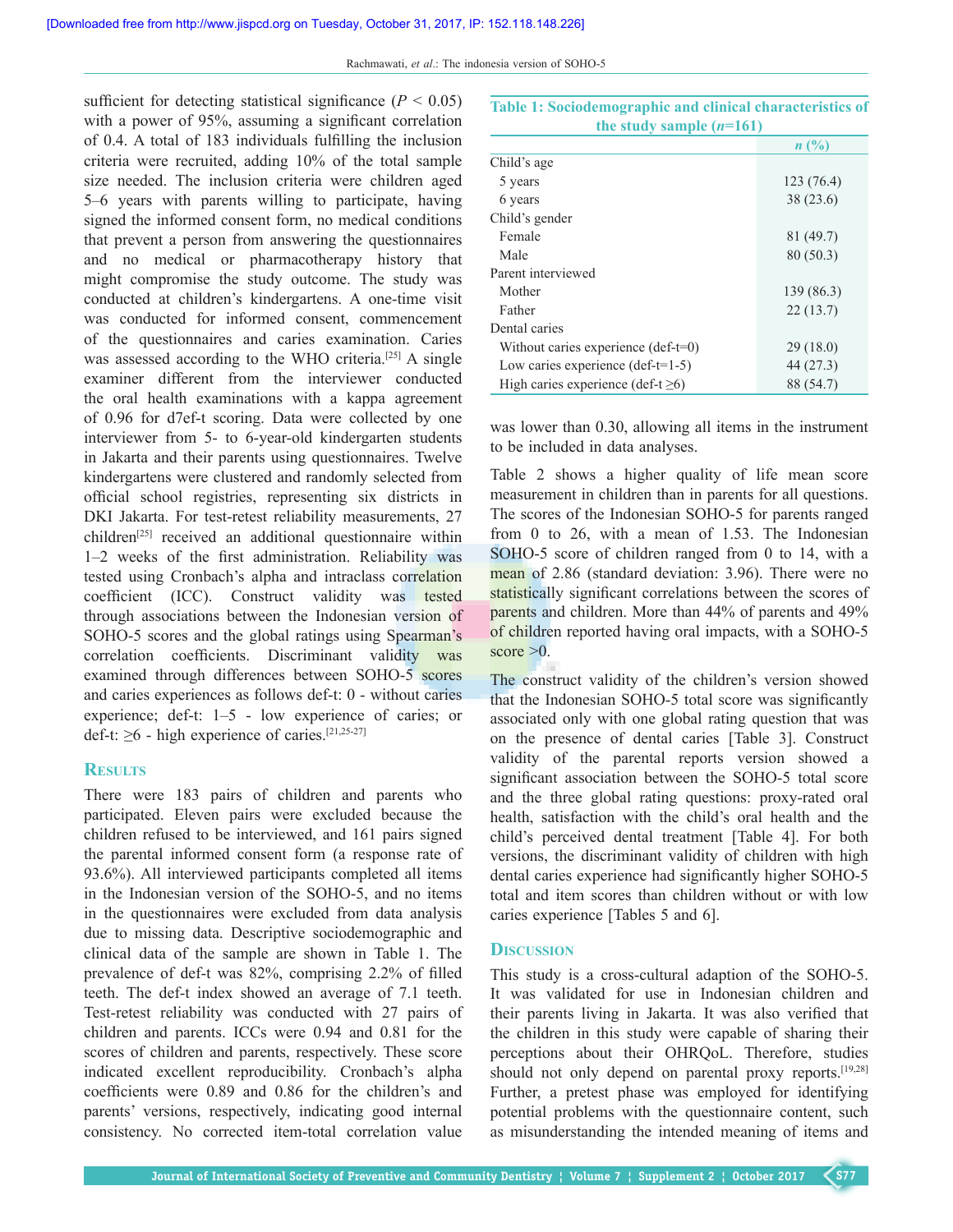| Table 2: Item characteristics and reliability analysis $(n=161)$ |                  |                    |             |                  |  |  |
|------------------------------------------------------------------|------------------|--------------------|-------------|------------------|--|--|
|                                                                  | <b>Mean (SD)</b> | <b>Reliability</b> |             | Cronbach's alpha |  |  |
|                                                                  |                  | Alpha if deleted*  | <b>CITC</b> |                  |  |  |
| Children's version (0-14)                                        | 2.86(3.97)       |                    |             |                  |  |  |
| Difficulty in eating $(0-2)$                                     | 0.50(0.76)       | 0.89               | 0.60        | 0.89             |  |  |
| Difficulty in drinking $(0-2)$                                   | 0.45(0.73)       | 0.89               | 0.66        |                  |  |  |
| Difficulty in speaking $(0-2)$                                   | 0.39(0.70)       | 0.88               | 0.70        |                  |  |  |
| Difficulty in playing $(0-2)$                                    | 0.39(0.72)       | 0.88               | 0.75        |                  |  |  |
| Avoiding smiling (due to pain) $(0-2)$                           | 0.32(0.64)       | 0.88               | 0.74        |                  |  |  |
| Avoiding smiling (due to appearance) $(0-2)$                     | 0.42(0.75)       | 0.88               | 0.76        |                  |  |  |
| Difficulty in sleeping $(0-2)$                                   | 0.40(0.71)       | 0.88               | 0.70        |                  |  |  |
| Parents' version (0-26)                                          | 1.53(3.19)       |                    |             |                  |  |  |
| Difficulty in eating $(0-4)$                                     | 0.47(0.77)       | 0.85               | 0.62        | 0.86             |  |  |
| Difficulty in drinking $(0-4)$                                   | 0.14(0.53)       | 0.85               | 0.59        |                  |  |  |
| Difficulty in speaking $(0-4)$                                   | 0.09(0.45)       | 0.85               | 0.63        |                  |  |  |
| Difficulty in playing $(0-4)$                                    | 0.15(0.56)       | 0.83               | 0.74        |                  |  |  |
| Avoiding smiling (due to pain) $(0-4)$                           | 0.29(0.72)       | 0.83               | 0.72        |                  |  |  |
| Avoiding smiling (due to appearance) $(0-4)$                     | 0.12(0.43)       | 0.86               | 0.51        |                  |  |  |
| Difficulty in sleeping $(0-4)$                                   | 0.27(0.73)       | 0.83               | 0.71        |                  |  |  |

\*Cronbach's alpha for subscales if an item is removed. CITC=Corrected item‑total correlation, SD=Standard deviation

| Table 3: Construct validity of the children's version $(n=161)$ |                                      |       |                                  |               |  |
|-----------------------------------------------------------------|--------------------------------------|-------|----------------------------------|---------------|--|
|                                                                 | <b>Satisfaction with oral health</b> |       | <b>Presence of dental cavity</b> |               |  |
|                                                                 | r                                    |       |                                  |               |  |
| Total score $(0-14)$                                            | $-0.137$                             | 0.084 | 0.314                            | $\leq 0.001*$ |  |
| Difficulty in eating $(0-2)$                                    | $-0.072$                             | 0.367 | 0.288                            | $\leq 0.001*$ |  |
| Difficulty in drinking (0-2)                                    | $-0.107$                             | 0.178 | 0.111                            | 0.163         |  |
| Difficulty in speaking $(0-2)$                                  | $-0.116$                             | 0.143 | 0.218                            | $0.006*$      |  |
| Difficulty in playing $(0-2)$                                   | $-0.135$                             | 0.088 | 0.142                            | 0.071         |  |
| Avoiding smiling (due to pain) $(0-2)$                          | $-0.061$                             | 0.439 | 0.232                            | $0.003*$      |  |
| Avoiding smiling (due to appearance) $(0-2)$                    | $-0.090$                             | 0.255 | 0.238                            | $0.002*$      |  |
| Difficulty in sleeping $(0-2)$                                  | $-0.084$                             | 0.290 | 0.255                            | $0.001*$      |  |

\*Statistically significant with *P*<0.05. *r*=Spearman's rank correlation coefficient

| Table 4: Construct validity of the parent's version $(n=161)$ |                         |          |                              |          |                          |          |                        |          |
|---------------------------------------------------------------|-------------------------|----------|------------------------------|----------|--------------------------|----------|------------------------|----------|
|                                                               | <b>Proxy-rated oral</b> |          | <b>Satisfaction with the</b> |          | <b>Child's perceived</b> |          | <b>Child's overall</b> |          |
|                                                               | health                  |          | child's oral health          |          | dental treatment         |          | well-being affected    |          |
|                                                               |                         | P        | r                            | P        | r                        | P        |                        |          |
| Total score $(0-26)$                                          | 0.237                   | $0.002*$ | 0.268                        | $0.001*$ | 0.220                    | $0.005*$ | $-0.070$               | 0.375    |
| Difficulty in eating $(0-4)$                                  | 0.179                   | $0.023*$ | 0.197                        | $0.012*$ | 0.172                    | $0.029*$ | $-0.089$               | 0.260    |
| Difficulty in drinking $(0-4)$                                | $-0.039$                | 0.627    | 0.091                        | 0.253    | $-0.087$                 | 0.273    | 0.041                  | 0.604    |
| Difficulty in speaking $(0-4)$                                | 0.145                   | 0.066    | 0.145                        | 0.067    | 0.195                    | $0.013*$ | 0.161                  | $0.042*$ |
| Difficulty in playing $(0-4)$                                 | 0.164                   | $0.038*$ | 0.188                        | $0.017*$ | 0.115                    | 0.148    | 0.184                  | $0.020*$ |
| Avoiding smiling (due to pain) $(0-4)$                        | 0.099                   | 0.212    | 0.160                        | $0.042*$ | 0.153                    | 0.052    | 0.123                  | 0.119    |
| Avoiding smiling (due to appearance) $(0-4)$                  | 0.100                   | 0.206    | 0.109                        | 0.168    | 0.112                    | 0.158    | $-0.004$               | 0.964    |
| Difficulty in sleeping $(0-4)$                                | 0.162                   | $0.040*$ | 0.243                        | $0.002*$ | 0.181                    | $0.022*$ | 0.121                  | 0.126    |

\*Statistically significant with *P*<0.05. *r*=Spearman's rank correlation coefficient

their clarity. The pretest phase was conducted based on the methods of a previous study.[21]

The results of this study indicated that the psychometric properties of the SOHO‑5 Indonesian version were valid and reliable. In addition, both Indonesian- and English‑language versions were semantically similar. The reliability of internal and test-retest consistencies of the SOHO-5 was established for both versions. Regarding validity, not all global ratings were associated. The construct validity of the child's self‑reports showed that the Indonesian SOHO-5 total score was significantly associated with only the presence of dental cavities. All item questions were significantly associated with the presence of dental cavities, except for difficulty in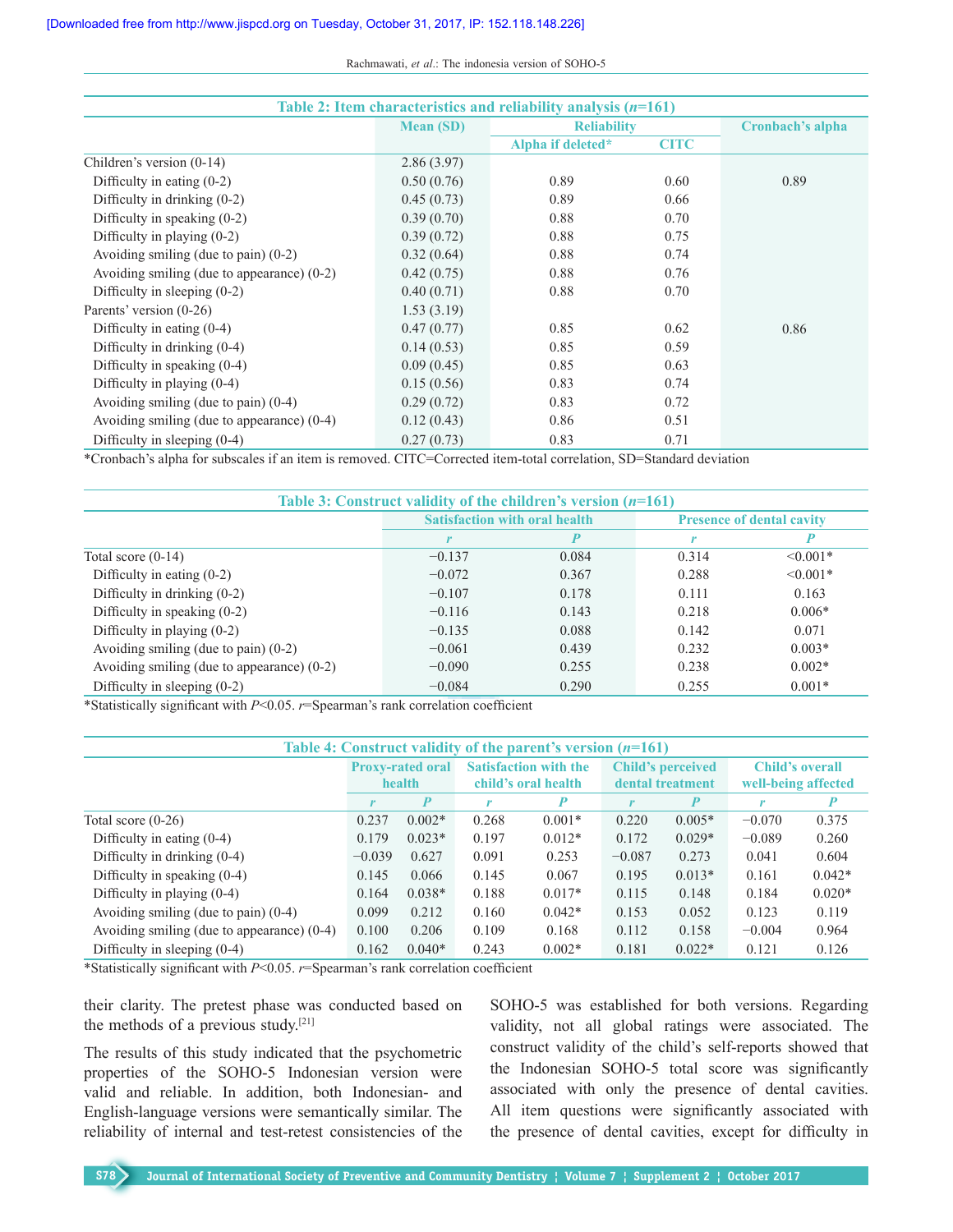Rachmawati, *et al*.: The indonesia version of SOHO-5

| Table 5: Discriminant validity of the children's version |                       |                     |                    |               |  |
|----------------------------------------------------------|-----------------------|---------------------|--------------------|---------------|--|
| Variables (minimum-maximum)                              | <b>Mean (SD)</b>      |                     |                    |               |  |
|                                                          | <b>Without caries</b> | <b>Low caries</b>   | <b>High caries</b> |               |  |
|                                                          | experience $(n=29)$   | experience $(n=44)$ | experience $(n=8)$ |               |  |
| Total score $(0-14)$                                     | 1.68(3.48)            | 1.22(2.42)          | 4.06(4.33)         | $\leq 0.001*$ |  |
| Difficulty in eating $(0-2)$                             | 0.14(0.44)            | 0.27(0.58)          | 0.73(0.86)         | $\leq 0.001*$ |  |
| Difficulty in drinking $(0-2)$                           | 0.31(0.60)            | 0.23(0.52)          | 0.60(0.82)         | $0.020*$      |  |
| Difficulty in speaking $(0-2)$                           | 0.28(0.64)            | 0.11(0.32)          | 0.57(0.79)         | $0.002*$      |  |
| Difficulty in playing $(0-2)$                            | 0.28(0.59)            | 0.14(0.46)          | 0.55(0.82)         | $0.007*$      |  |
| Avoiding smiling (due to pain) $(0-2)$                   | 0.24(0.57)            | 0.11(0.44)          | 0.44(0.72)         | $0.008*$      |  |
| Avoiding smiling (due to appearance) $(0-2)$             | 0.24(0.63)            | 0.18(0.49)          | 0.60(0.83)         | $0.003*$      |  |
| Difficulty in sleeping $(0-2)$                           | 0.21(0.49)            | 0.18(0.49)          | 0.58(0.81)         | $0.004*$      |  |

*P* value from the Kruskal–Wallis test results. \*Statistically significant with *P*<0.05. SD=Standard deviation

| Table 6: Discriminant validity for the parent's version |                                                                                          |                  |                                           |               |  |  |
|---------------------------------------------------------|------------------------------------------------------------------------------------------|------------------|-------------------------------------------|---------------|--|--|
|                                                         | <b>Without caries</b><br><b>Low caries</b><br>experience $(n=44)$<br>experience $(n=29)$ |                  | <b>High caries</b><br>experience $(n=88)$ | P             |  |  |
|                                                         | <b>Mean (SD)</b>                                                                         | <b>Mean (SD)</b> | <b>Mean (SD)</b>                          |               |  |  |
| Total score $(0-26)$                                    | 0.75(2.50)                                                                               | 0.79(1.65)       | 2.15(3.81)                                | $\leq 0.001*$ |  |  |
| Difficulty in eating $(0-4)$                            | 0.17(0.46)                                                                               | 0.30(0.55)       | 0.65(0.89)                                | $0.005*$      |  |  |
| Difficulty in drinking $(0-4)$                          | 0(0)                                                                                     | 0.11(0.38)       | 0.20(0.66)                                | 0.204         |  |  |
| Difficulty in speaking (0-4)                            | 0(0)                                                                                     | 0.05(0.30)       | 0.15(0.57)                                | 0.150         |  |  |
| Difficulty in playing $(0-4)$                           | 0.07(0.37)                                                                               | 0.05(0.30)       | 0.23(0.69)                                | 0.081         |  |  |
| Avoiding smiling (due to pain) $(0-4)$                  | 0.28(0.84)                                                                               | 0.14(0.55)       | 0.36(0.76)                                | $0.043*$      |  |  |
| Avoiding smiling (due to appearance) $(0-4)$            | 0.07(0.37)                                                                               | 0.05(0.21)       | 0.18(0.51)                                | 0.120         |  |  |
| Difficulty in sleeping $(0-4)$                          | 0.17(0.65)                                                                               | 0.11(0.38)       | 0.39(0.86)                                | $0.035*$      |  |  |

*P* value from the Kruskal–Wallis test results. \*Statistically significant with *P*<0.05. SD=Standard deviation

drinking. It appears that even for children with high caries experience, drinking activity was not influenced. This could have possibly occurred because the questionnaire did not ask participants to specify the specific type of drinks as the ECOHIS does.[29]

The construct validity of the parental reports showed a significant association only with proxy-rated oral health, satisfaction with the child's oral health and the child's perceived dental treatment, but not all item questions were significant. The questions that were significant for proxy‑rated oral health and satisfaction with the child's oral health were difficulty in eating, playing, and sleeping. The questions that were significant for the child's perceived dental treatment were difficulty in eating, speaking and sleeping. According to the parents, playing, and sleeping activities were the primary indicators for OHROoL and children's overall well-being was not influenced by caries experience. The analysis also indicated discriminant validity between clinical groups based on the caries experience. Children with high caries experience had significantly higher SOHO-5 total scores and also item scores than children without and with low caries experience.[21,28]

The study was conducted only in Jakarta, the capital city of Indonesia. Therefore, the OHRQoL in the population may be different. Nonetheless, Jakarta, as the capital city of Indonesia, was reported to be relatively heterogenic.<sup>[7]</sup> We acknowledge that 5- and 6-year-old children were not developmentally identical. While the original SOHO-5 study referred to 5-year-old children, an older child may be followed up and would answer the questions more easily because of advanced cognitive development.<sup>[30]</sup> This study also showed a low utilization of dental health services. Compared with previous studies conducted during 1998–2013, there was no increase in dental care utilization.[6] Although the Universal Health Coverage has been in use since 2014, there seem to be no changes in the reported prevalence of caries. This situation might be due to the persistent inequality in dental health care.[6] This fact might also become a reason for some of the different results compared with a Brazilian study's results, which showed a prevalence of caries of 44.6% and a mean of the SOHO-5 parental reports of  $3.67$ .<sup>[21]</sup> In the present study, caries prevalence was 82%, and the mean parental reports of the SOHO-5 was 1.53. Brazil's national policy on oral health, also known as Smiling Brazil ("Brasil Sorridente"), was launched in 2004. This was one of the most innovative public oral health-care policies worldwide. The policy was successful, marked by the percentage of caries-free children that increased from 31% in 2003 to 44% in 2010.<sup>[27]</sup> This finding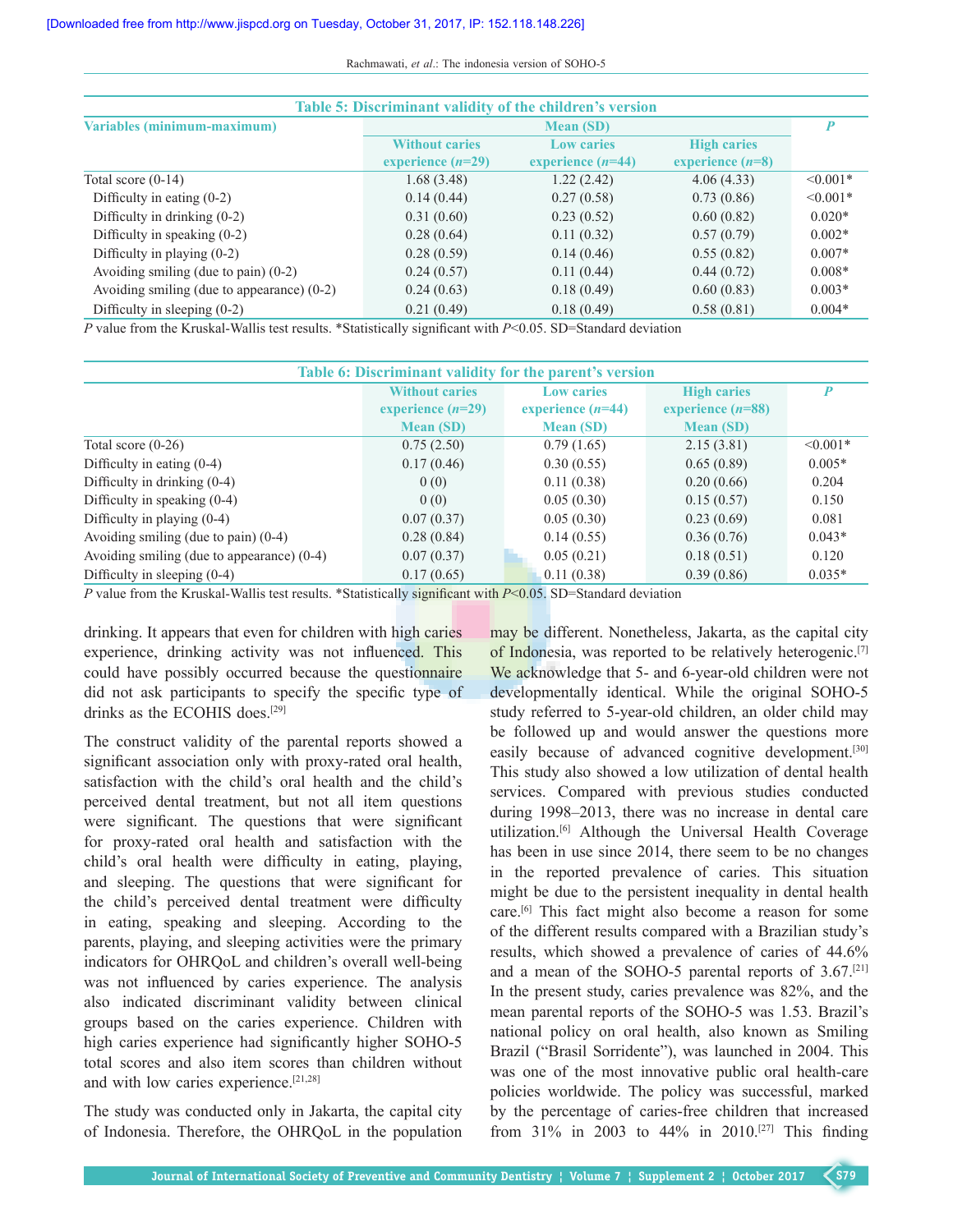implies that the level of awareness of Brazilian parents who had children aged  $\leq 6$  years regarding the importance of oral health was higher than that of Indonesian parents. As we are aware, parents of children in this age group are influenced by their parents/guardians who are the primary decision–makers regarding health-care issues.[31] Parental perceptions of their child's oral health are influenced by dental caries with pain, an older age of the child, parent's/caregiver's perceptions of the child's general health as poor and the impact on the OHRQoL of the family.[32]

#### **Conclusion**

Finally, the present study focused on validating the Indonesia SOHO‑5, with clinical determinants. To obtain meaningful results, a larger and more representative sample is required, therefore, this shall be a future research priority. This study allowed evidence was supporting the reliability and validity of the Indonesian questionnaire used as an OHRQoL measure for 5‑ to 6‑year‑old Indonesian children. Future studies should complement its psychometric testing and extend its application to wider sample, region, and socioeconomic level so that it can represent Indonesian multicultural.

#### **Financial support and sponsorship**

This study was financially supported by Universitas Indonesia.

#### **Conflicts of interest**

There are no conflicts of interest.

#### **References**

- 1. Bagramian RA, Garcia‑Godoy F, Volpe AR. The global increase in dental caries. A pending public health crisis. Am J Dent 2009;22:3-8.
- 2. Petersen PE, Bourgeois D, Ogawa H, Estupinan‑Day S, Ndiaye C. The global burden of oral diseases and risks to oral health. Bull World Health Organ 2005;83:661‑9.
- 3. McGrath C, Broder H, Wilson‑Genderson M. Assessing the impact of oral health on the life quality of children: Implications for research and practice. Community Dent Oral Epidemiol 2004;32:81-5.
- 4. Sheiham A. Dental caries affects body weight, growth and quality of life in pre‑school children. Br Dent J 2006;201:625‑6.
- 5. Locker D, Jokovic A, Stephens M, Kenny D, Tompson B, Guyatt G, *et al.* Family impact of child oral and oro-facial conditions. Community Dent Oral Epidemiol 2002;30:438‑48.
- 6. Rahardjo A, Maharani DA. A review of Indonesia's dental health – past, present and future. Int J Clin Prev Dent 2014;10:121‑6.
- 7. Adiatman M, Yuvana AL, Nasia AA, Rahardjo A, Ayu D. Dental and gingival status of 5 and 12-year-old children in Jakarta and its satellite cities. J Dent Indones 2016;23:5‑9.
- 8. Anton R, Maharani DA, Kiswanjaya B, Idrus E,

Nicholson J, Cunningham PJ, *et al*. Measurement of tooth brushing frequency, time of day and duration of adults and children in Jakarta, Indonesia. J Dent Indones 2015;21:85‑8.

- 9. World Health Organization Geneva. Health Promotion Glossary. Geneva: World Health Organisation; 1998.
- 10. Castro RA, Cortes MI, Leão AT, Portela MC, Souza IP, Tsakos G, et al. Child-OIDP index in Brazil: Cross-cultural adaptation and validation. Health Qual Life Outcomes 2008;6:68.
- 11. Jokovic A, Locker D, Tompson B, Guyatt G. Questionnaire for measuring oral health-related quality of life in eight- to ten-year-old children. Pediatr Dent 2004;26:512-8.
- 12. Jokovic A, Locker D, Guyatt G. Short forms of the child perceptions questionnaire for 11‑14‑year‑old children (CPQ11-14): Development and initial evaluation. Health Qual Life Outcomes 2006;4:4.
- 13. Filstrup SL, Briskie D, da Fonseca M, Lawrence L, Wandera A, Inglehart MR, *et al.* Early childhood caries and quality of life: Child and parent perspectives. Pediatr Dent 2003;25:431‑40.
- 14. Huntington NL, Spetter D, Jones JA, Rich SE, Garcia RI, Spiro A 3rd, *et al.* Development and validation of a measure of pediatric oral health-related quality of life: The POQL. J Public Health Dent 2011;71:185‑93.
- 15. Pahel BT, Rozier RG, Slade GD. Parental perceptions of children's oral health: The early childhood oral health impact scale (ECOHIS). Health Qual Life Outcomes 2007;5:6.
- 16. Barbosa TS, Gavião MB. Oral health-related quality of life in children: Part III. Is there agreement between parents in rating their children's oral health-related quality of life? A systematic review. Int J Dent Hyg 2008;6:108-13.
- 17. Eiser C, Mohay H, Morse R. The measurement of quality of life in young children. Child Care Health Dev 2000;26:401‑14.
- 18. Genderson MW, Sischo L, Markowitz K, Fine D, Broder HL. An overview of children's oral health-related quality of life assessment: From scale development to measuring outcomes. Caries Res 2013;47 Suppl 1:13‑21.
- 19. Tsakos G, Blair YI, Yusuf H, Wright W, Watt RG, Macpherson LM, *et al.* Developing a new self-reported scale of oral health outcomes for 5‑year‑old children (SOHO‑5). Health Qual Life Outcomes 2012;10:62.
- 20. de la Fuente-Hernández J, Del Carmen Aguilar-Díaz F and Villanueva Vilchis Mdel C. Oral Health Related Quality of Life. In Emerging Trends in Oral Health Sciences and Dentistry, Mandeep Singh Virdi. InTech. 2015. p. 691-715.
- 21. Abanto J, Tsakos G, Paiva SM, Goursand D, Raggio DP, Bönecker M, *et al.* Cross-cultural adaptation and psychometric properties of the Brazilian version of the scale of oral health outcomes for 5‑year‑old children (SOHO‑5). Health Qual Life Outcomes 2013;11:16.
- 22. Guillemin F, Bombardier C, Beaton D. Cross-cultural adaptation of health-related quality of life measures: Literature review and proposed guidelines. J Clin Epidemiol 1993;46:1417‑32.
- 23. van Widenfelt BM, Treffers PD, de Beurs E, Siebelink BM, Koudijs E. Translation and cross-cultural adaptation of assessment instruments used in psychological research with children and families. Clin Child Fam Psychol Rev 2005;8:135‑47.